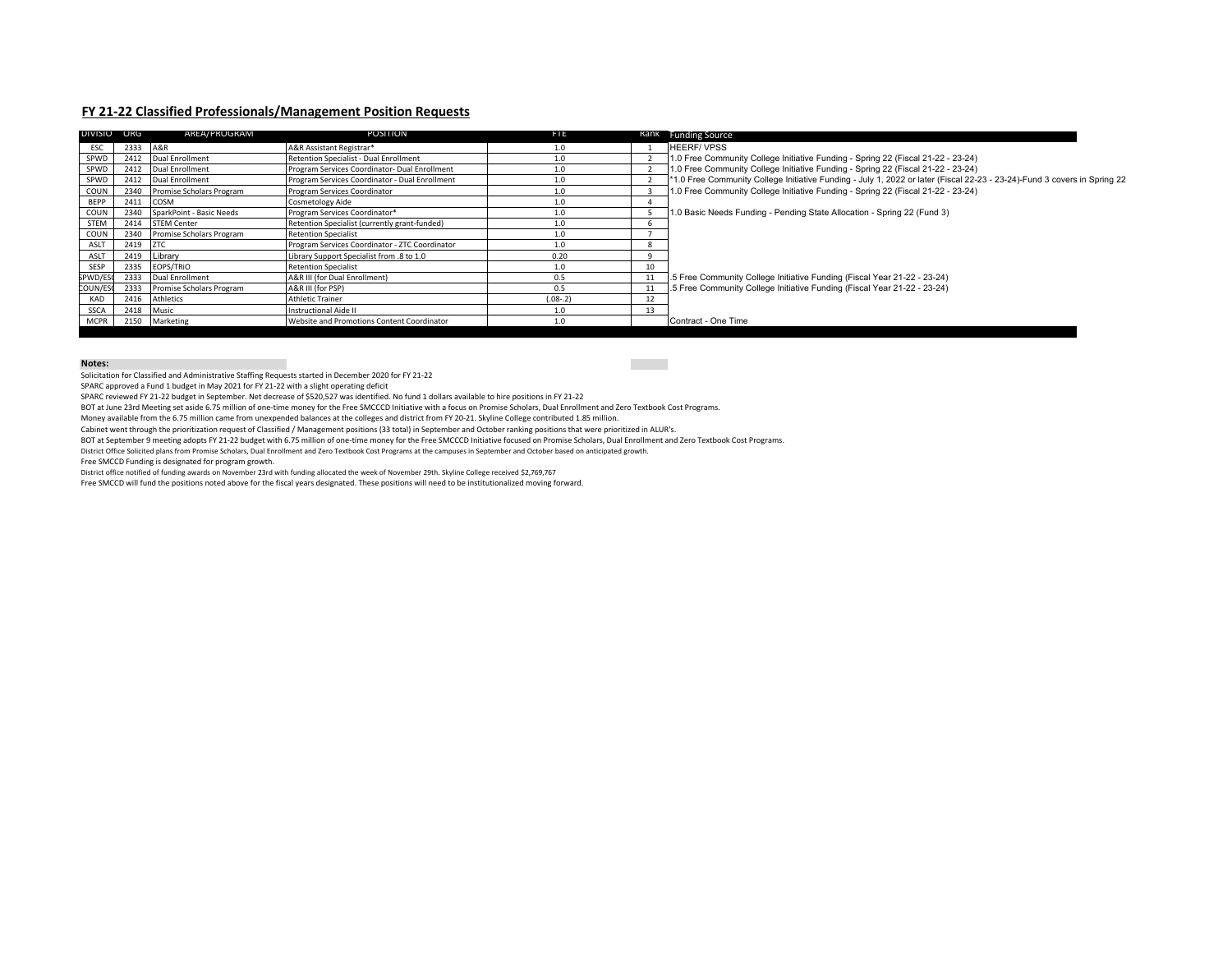| --------                    |         |                   |                   |
|-----------------------------|---------|-------------------|-------------------|
|                             | Cost    | Number of faculty | <b>Total Cost</b> |
| Adjunt conversion (PT to FT | 80,000  |                   |                   |
| New FT faculty              | 138,000 |                   |                   |
| Total                       |         |                   |                   |
|                             |         |                   |                   |
| <b>College Allocation</b>   |         |                   | 616,299           |
|                             |         |                   |                   |
| Variance                    |         |                   | 616,299           |

SPARC approved a Fund 1 budget in May 2021 for FY 21-22 with a slight operating deficit State Budget is Approved in Sacramento in June with funding dedicated to hiring full-time facult BOT at June 23rd Meeting set aside 6.75 million of one-time money for the Free SMCCCD Initiati Money available from the 6.75 million came from unexpended balances at the colleges and distr CCCCO issues intent to hire memo in August to CCC's to request funding from the 100 million do SPARC reviewed FY 21-22 budget in September. Net decrease of \$520,527 was identified. No fun BOT at September 9 meeting adopts FY 21-22 budget with 6.75 million of one-time money for th FTEFAC Process begins in September with solicitation of requests from the Divisions

In early October, SMCCD receives 1,576,616 from the CCCCO for hiring full-time faculty based on Utilizing the resource allocation model, Skyline College is awarded 616,299 for hiring full-time fa District Office Solicited plans from Promise Scholars, Dual Enrollment and Zero Textbook Cost Programs a Free SMCCD Funding is designated for program growth.

FTEFAC Public Presentations take place in late October with committee ranking taking place in e Ranking is shared with Academic Senate, SPARC and CGC in November

District office notified of funding awards on November 23rd for Free SMCCCD Initatives with funding allo Free SMCCD will fund two Promise Scholars Counseling faculty positions noted above. These pos



**Skyline**

**MEMO** Augu

FS 21-06

**Chief Executive Officers** TO: Chief Human Resource Officers **Chief Business Officers** Chief Instructional Officers

FROM: Lizette Navarette, Vice Chancellor, College Finance and Facilities Planning Divisi

2021-22 Full-Time Faculty Hiring Allocation and Notification of Intent to Hire RE:

ACTION REQUIRED: Notification of Intent to Hire Due to Chancellor's Office August

The 2021 Budget Act includes \$100 million to hire additional new full-time faculty in orde increase districts' percentage of full-time faculty toward meeting the 75 percent full-time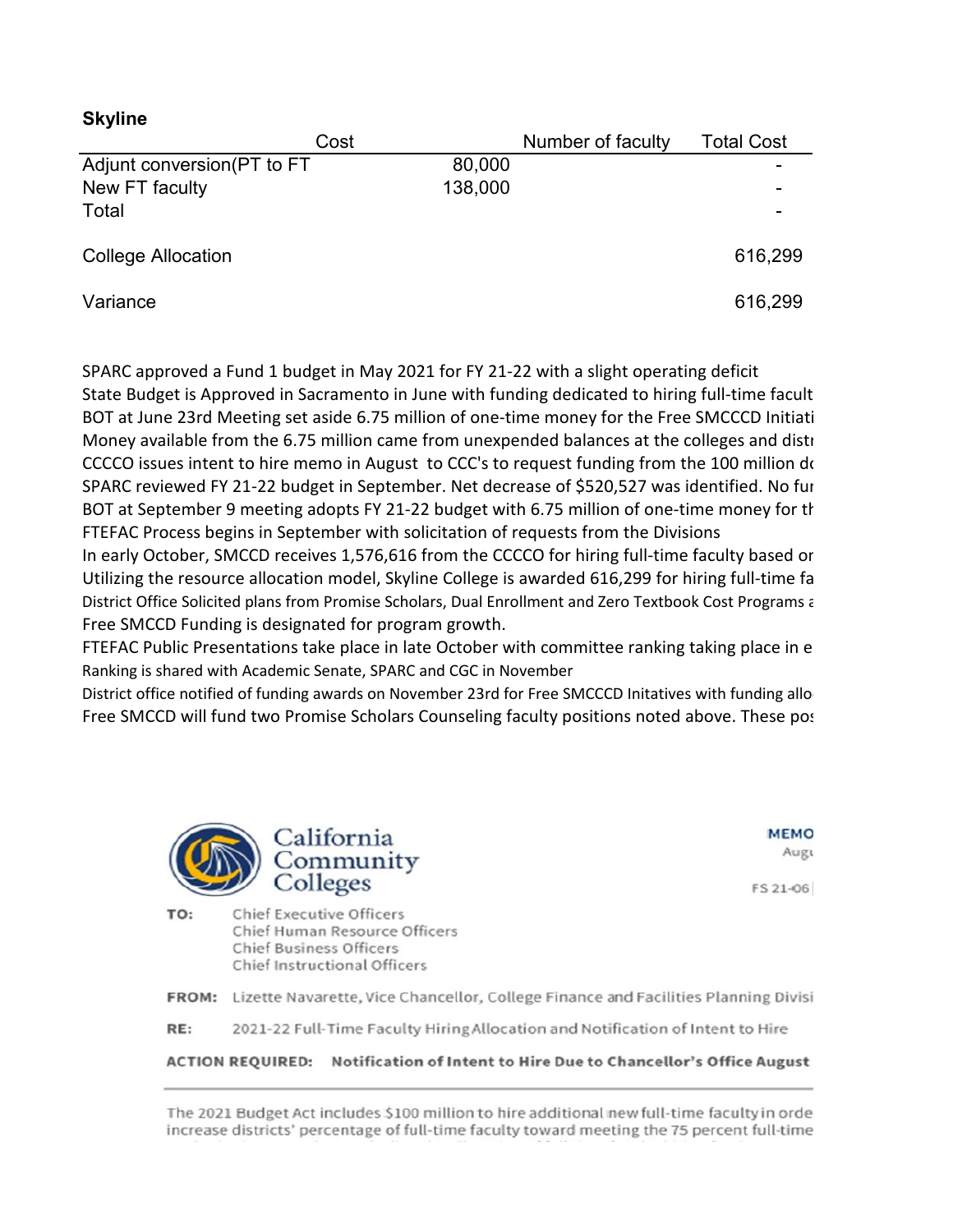goal. Districts may elect to decline the allocation of full-time faculty hiring funds.

#### Action Required: Notification of Intent to Hire Full-Time Faculty

As specified in the 2021 Budget Act, districts must submit Attachment A: Notification of Int Hire to the Chancellor's Office by August 15 and report:

- Number of full-time faculty as of July 1, 2021.
- Number of full-time faculty district was already planning to hire during 2021-22.

When determining the number and qualifications of full-time faculty to hire, districts sho consider student and workforce demands, the needs of established programs, and requir of new programs.

#### **Allocation of Full-Time Faculty Funds**

Enclosed is an initial allocation schedule (see Enclosure: 2021-22 Full-Time Faculty Hiring I Initial Allocation). The initial allocation is calculated proportionally based on reported res credit FTES as of the 2020-21 second principal (P2) CCFS-320 Apportionment Attendance

A district may elect to decline this allocation, as indicated on the Notification of Intent to I form. Any funds remaining due to districts' elections to decline will be re-allocated propo to participating districts based on the number of full-time faculty the district plans to hire reported on the Notification of Intent to Hire form. Apportionment of the final allocation w no later than the 2021-22 first principal (P1) apportionment cycle in February 2022.

### Impact of Full-Time Faculty Hiring Funds on the Faculty Obligation Number

Current regulations require an increase to a district's FON for 1) annual percentage chang funded credit FTES, and 2) provision of funds to hire new full-time faculty. When the budg provides new full-time faculty hiring funds, the FON increases by the total district allocati

**Chancellor's Office, College Finance and Facilities Planning Division** 1102 Q Street, Sacramento, CA 95811 916.445.8752 www.cccco.edu

#### 2021-22 Full-Time Faculty Hiring Funds and Report August 3, 2021

divided by the current statewide average cost to replace a part-time faculty position with time faculty position. The current statewide average replacement cost is \$86,771. A distriwill be increased by one for each \$86,771 allocated, in addition to the annual adjustment enrollment.

## **CONTACTS**

For questions about full-time faculty hiring allocations or the faculty obligation requirem contact Jubilee Smallwood at ismallwood@cccco.edu.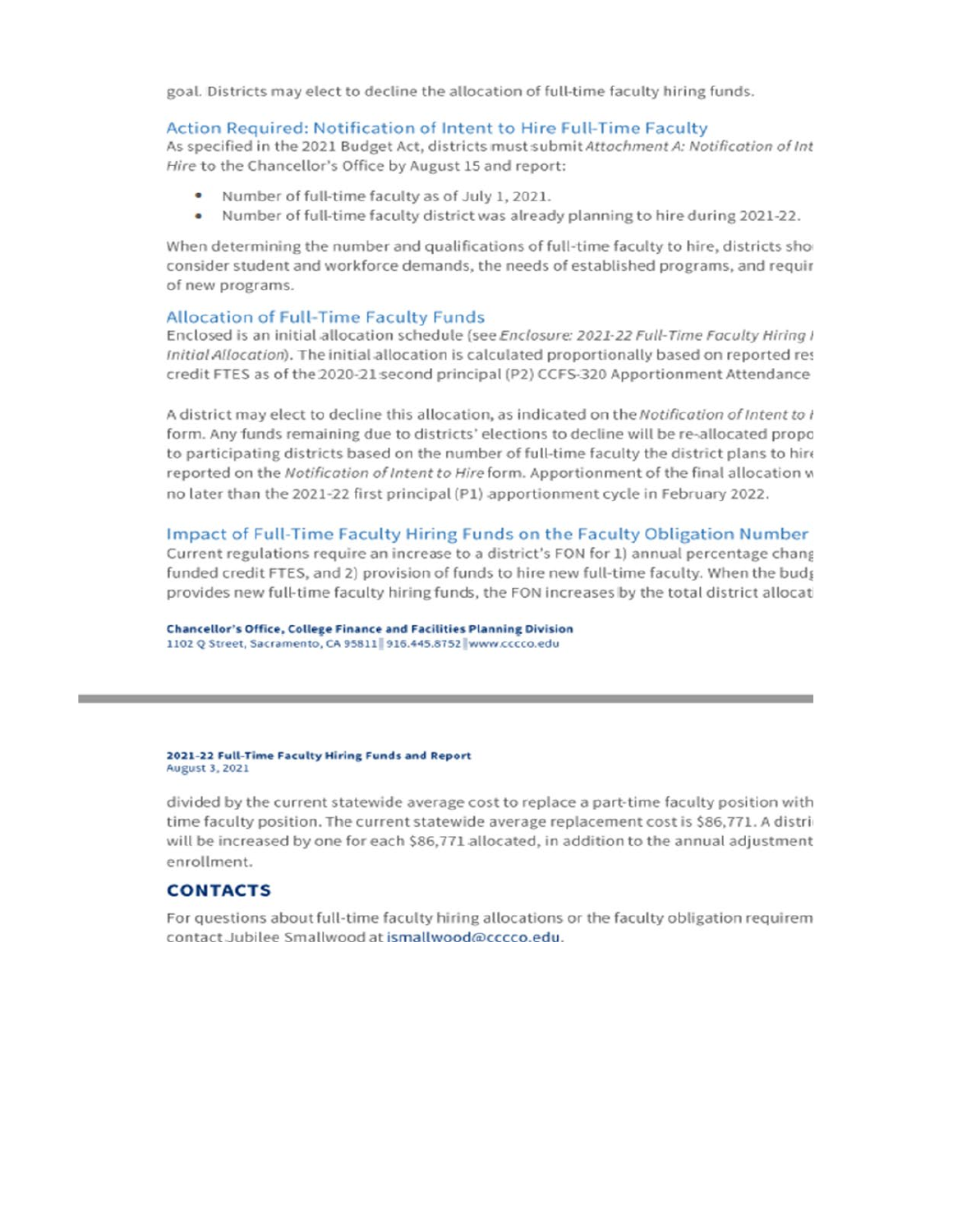ie Free SMCCCD Initiative focused on Promise Scholars, Dual Enrollment and Zero Textbook Cost Prog

**RANDUM** 

ist 3, 2021

Via Email

on

15

r to faculty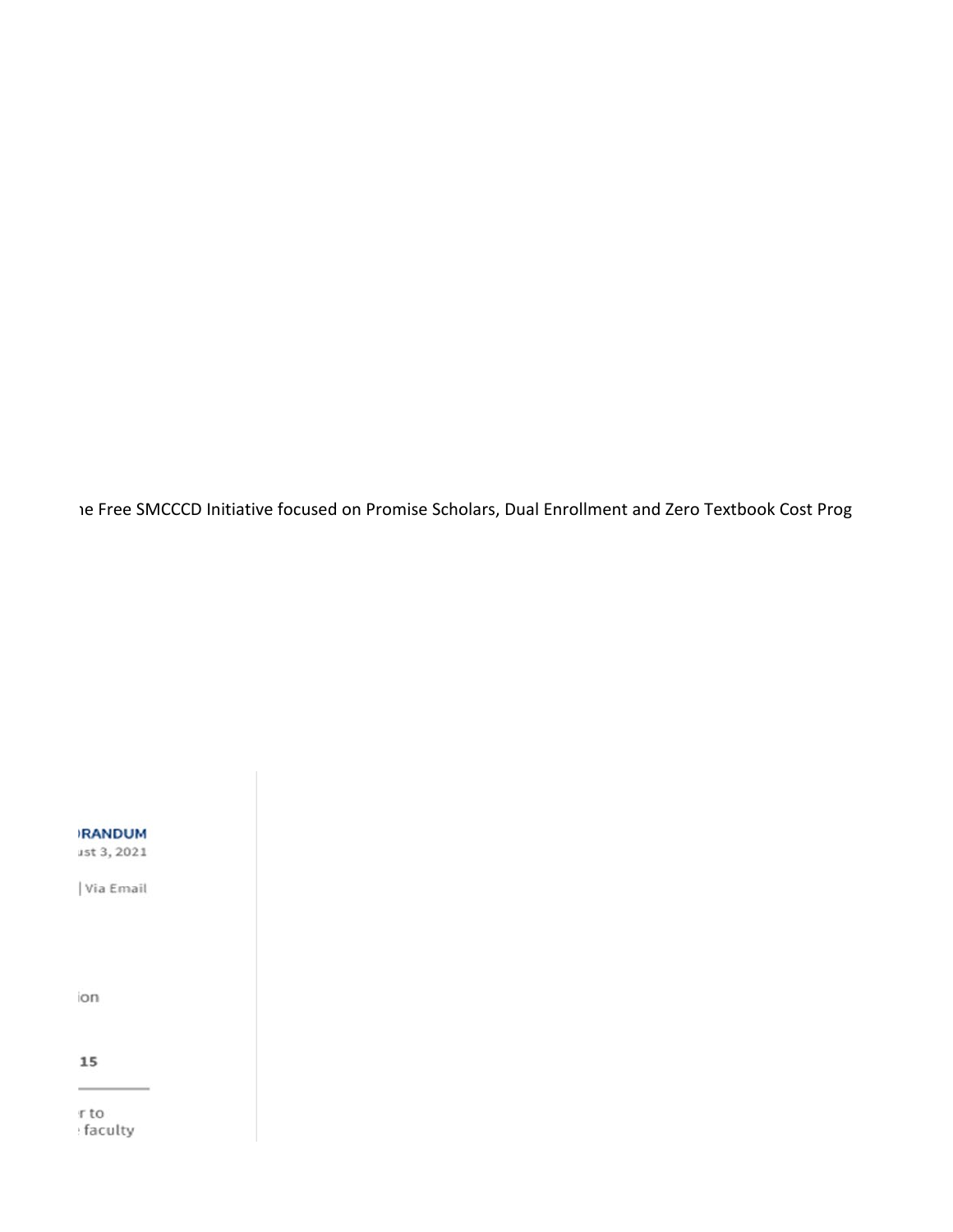ent to

uld ements

Fund sident Report.

Hire *ortionally* e, as vill occur

# (FON)

țe in get act ion

a fullct's FON for

the control of the control of the

ents,